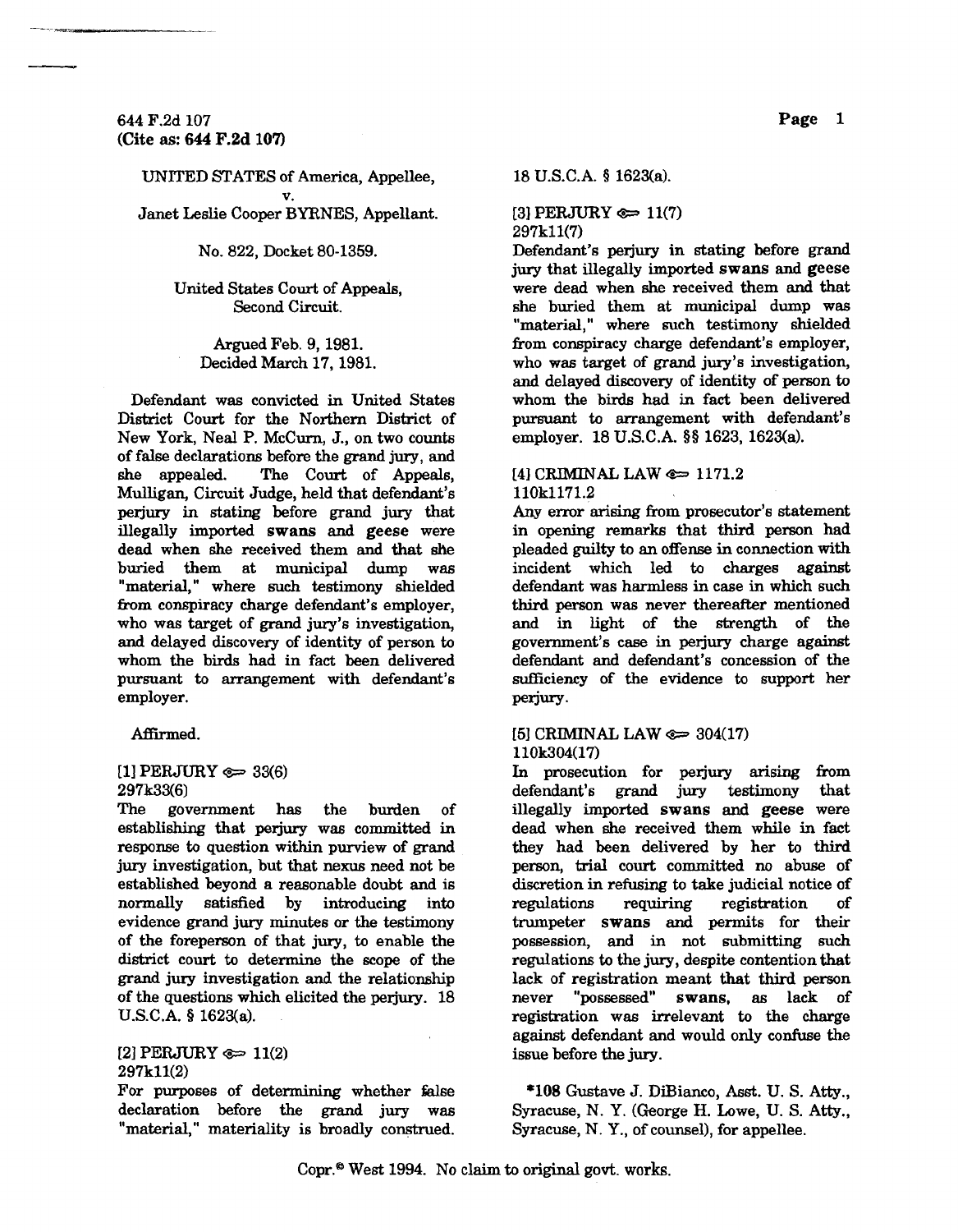argument that it was simply limited to the importation of wildlife and had nothing to do with matters subsequent to importation is not accurate. Fitzsimmons was a target of the investigation and appellant's testimony that he had not received the birds shielded Fitzsimmons from the conspiracy charge relating to his role in the transactions in which he and Clare were allegedly involved. Moreover, had the truth been told Ida Meffert would have been identified months before her role in the matter was actually discovered. Appellant's false testimony clearly impeded and hindered the investigative efforts of the grand jury. Her perjury was therefore material within the meaning of the statute. See Carroll v. United States, 16 F.2d 951, 953 (2d Cir.), cert. denied, 273 U.S. 763, 47 S.Ct. 477, 71 L.Ed. 880 (1927).

# II.

(4) Appellant's remaining arguments are even less meritorious. In his opening to the jury, while explaining the background of the case, the prosecutor stated that Kenneth Clare had pleaded guilty to falsifying shipping documents. Appellant immediately moved for a mistrial; Judge McCum denied the motion, but admonished the jury to disregard the prosecutor's remark, pointing out that "the guilt or innocence of any of these parties is not binding on the young lady." In the three day trial that followed, \*112 the Government never mentioned Clare in its case or on summation. In view of the strength of the Government's perjury case and appellant's concession of the sufficiency of evidence to support her perjury, it is apparent that even if any error was committed it was harmless and did not warrant the granting of a new trial. United States v. Frascone, 299 F.2d 824, 828 (2d Cir.), cert. denied, 370 U.S. 910, 82 S.Ct. 1257,8 L.Ed.2d 404 (1962).

(5) Finally, appellant urges that the trial judge committed reversible error by not taking judicial notice of Migratory Bird Permit Regulations, 50 C.F.R. Part 21 (1979) which require the registration of trumpeter swans and the obtaining of permits for their possession and disposal. Mrs. Meffert

admitted that she had never registered the swans but also stated that she was unaware that any such regulations were in existence. Appellant argues that since they were not registered Mrs. Meffert never possessed the trumpeter swans. The argument is totally unpersuasive. Count II, charging appellant with false testimony that the swans were mute rather than trumpeters, was withdrawn from the jury. Thus, the relevance of the registration was minimal. Furthermore, Mrs. Meffert admitted that the swans weren't registered. Therefore, the point was made and her conceded ignorance of the Migratory Bird regulations hardly establishes that she didn't possess the swans which she didn't consider birds in any event. [FN9l The existence of the regulations was irrelevant and whether or not Mrs. Meffert violated them would only confuse the issue before the jury. The trial judge has broad discretion in these matters and he committed no abuse of discretion in refusing to take judicial notice of the regulations or submitting them to the jury. See United States v. Albergo, 539 F.2d 860, 863 (2d Cir. 1973), cert. denied, 429 U.S. 1000, 97 S.Ct. 529, 50 L.Ed.2d 611 (1976); United States v. Bowe, 360 F.2d 1, 15 (2d Cir.), cert. denied, 385 U.S. 961, 87 S.Ct. 401, 17 L.Ed.2d 306 (1966).

FN9. For a liberal construction of the term "birds," by a Canadian court see Regina v. Ojibway, 8 Criminal Law Quarterly 137 (1965-66) (Op. Blue, J.), holding that an Indian who shot a pony which had broken a leg and was saddled with a downy pillow had violated the Small Birds Act which defined a "bird" as "a two legged animal covered with feathers. " The court reasoned that the statutory definition "does not imply that only two-legged animals qualify, for the legislative intent is to make two legs merely the minimum requirement.... Counsel submits that having regard to the purpose of the statute only small animals 'naturally covered' with feathers could have been contemplated. However, had this been the intention of the legislature, I am certain that the phrase 'naturally covered' would have been expressly

Copr.<sup>®</sup> West 1994. No claim to original govt. works.